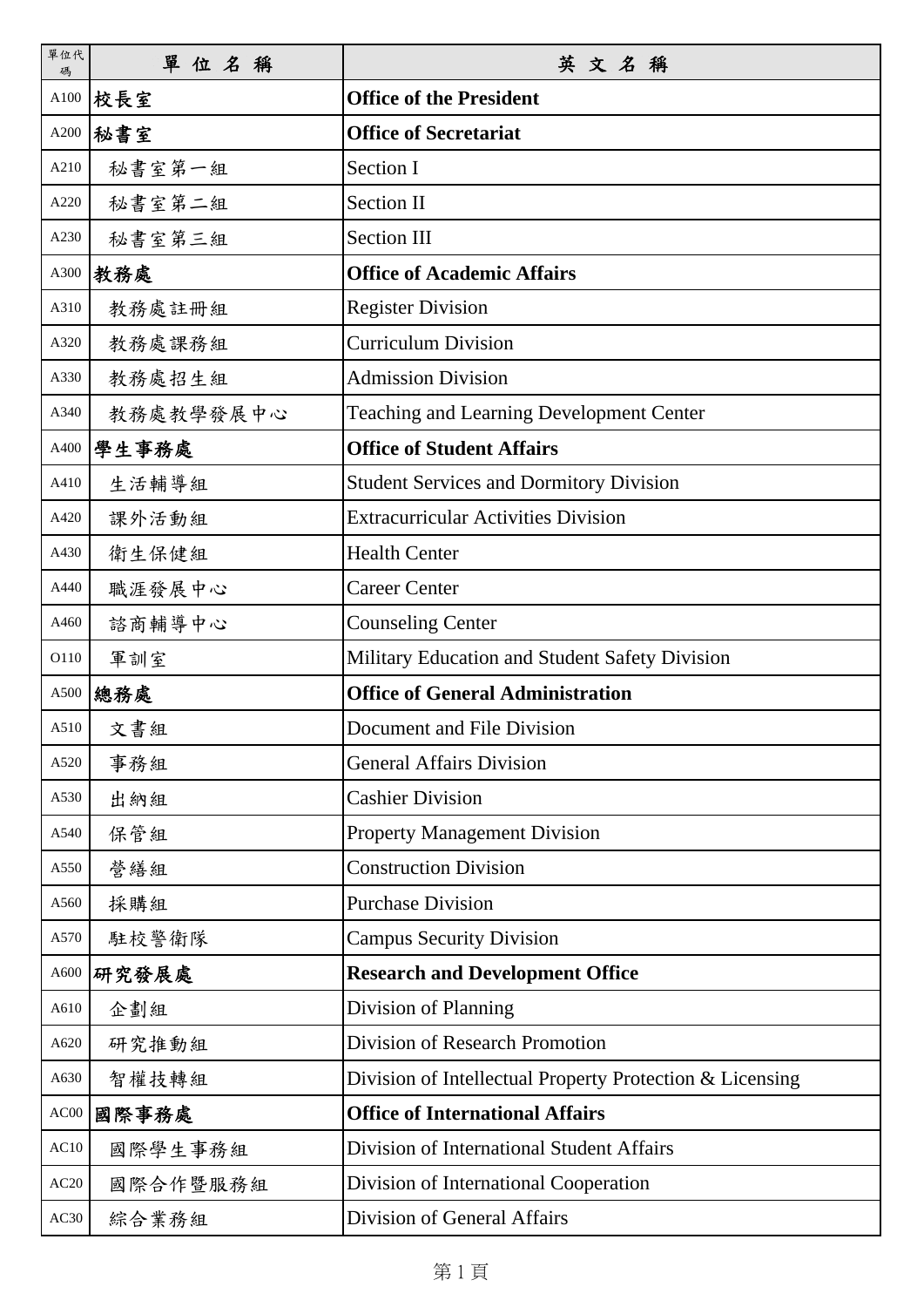| 單位代<br>碼         | 單位名稱           | 英文名稱                                                       |
|------------------|----------------|------------------------------------------------------------|
| A700             | 圖書館            | Library                                                    |
| A710             | 採編組            | <b>Acquisitions and Cataloguing Section</b>                |
| A720             | 典閱組            | <b>Circulation and Collection Section</b>                  |
| A730             | 推廣服務組          | <b>Reference and Consultation Section</b>                  |
| A750             | 資訊系統組          | <b>Information System Section</b>                          |
| A800             | 電子計算機中心        | <b>Computer Center</b>                                     |
| A810             | 資源管理組          | <b>Resource Management Division</b>                        |
| A820             | 網路系統組          | <b>Network System Division</b>                             |
| A830             | 校務資訊組          | <b>Campus Information Management Division</b>              |
| A840             | 技術研發組          | <b>Technology Research and Development Division</b>        |
| A900             | 環境保護暨安全衛生中心    | <b>Center of Environmental Protection &amp; Safety</b>     |
| AA00             | 人事室            | <b>Personnel Office</b>                                    |
| AA10             | 人事室第一組         | Section I                                                  |
| AA20             | 人事室第二組         | <b>Section II</b>                                          |
| $\rm{AB}00$      | 會計室            | <b>Accounting Office</b>                                   |
| AB10             | 會計室第一組         | Section I                                                  |
| AB20             | 會計室第二組         | <b>Section II</b>                                          |
| AB30             | 會計室第三組         | <b>Section III</b>                                         |
|                  | R100 太空及遙測研究中心 | <b>Center for Space and Remote Sensing Research</b>        |
| R <sub>200</sub> | 光電科學研究中心       | <b>Optical Sciences Center</b>                             |
| R300             | 環境研究中心         | <b>Center for Environmental Studies</b>                    |
| R500             | 通訊系統研究中心       | <b>Communication Research Center</b>                       |
| R700             | 臺灣經濟發展研究中心     | <b>Research Center for Taiwan Economic Development</b>     |
| RF00             | 人文研究中心         | <b>Humanities Center</b>                                   |
| ${\rm RG00}$     | 數據分析方法研究中心     | <b>Research Center for Adaptive Data Analysis</b>          |
| $\text{RJ}00$    | 前瞻科技研究中心       | <b>Research Center for Advanced Science and Technology</b> |
| RH00             | 聯合研究中心         | <b>United Research Centers</b>                             |
| R400             | 軟體研究中心         | <b>Software Research Center</b>                            |
| R600             | 災害防治研究中心       | Research Center for Hazard Mitigation and Prevention       |
| R800             | 客家研究中心         | <b>Center for Hakka Studies</b>                            |
| R900             | 學習科技研究中心       | Research Center for Science and Technology for Learning    |
| <b>RA00</b>      | 奈米科技研究中心       | Center for Nano Science and Technology                     |
| <b>RB00</b>      | 中子束應用研究中心      | <b>Center for Neutron Beam Applications</b>                |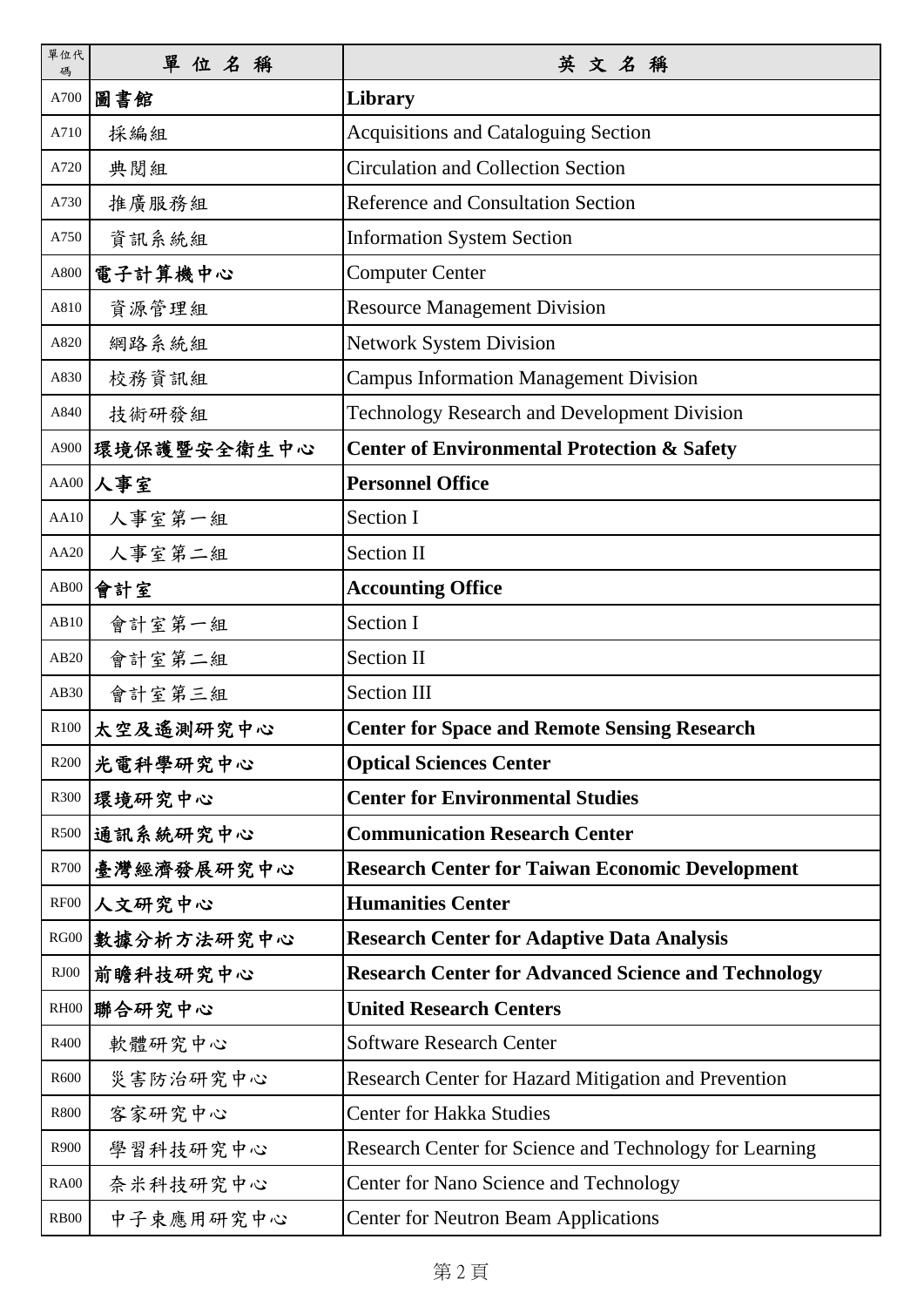| 單位代<br>碼         | 單位名稱         | 英文名稱                                                          |
|------------------|--------------|---------------------------------------------------------------|
| <b>RE00</b>      | 生物科技與生醫工程中心  | Center for Biotechnology and Biomedical Engineering (CBB)     |
| <b>RI00</b>      |              | 全球定位科學與應用研究中心 GPS Science and Application Research Center     |
| <b>RK00</b>      |              | 新世代太陽能電池研究中心 Research Center for New Generation Photovolatics |
| L100             | 總教學中心        | <b>Office of Teaching Centers</b>                             |
| L120             | 通識教育中心       | <b>Center for General Education</b>                           |
| L <sub>130</sub> | 師資培育中心       | <b>Center for Teacher Education</b>                           |
| L <sub>150</sub> | 語言中心         | Language Center                                               |
| L140             | 藝文中心         | <b>Art Center</b>                                             |
| RD <sub>00</sub> | 科學教育中心       | <b>Science Education Center</b>                               |
| L <sub>160</sub> | 出版中心         | <b>NCU Press</b>                                              |
| L110             | 體育室          | Office of Physical Education                                  |
| T <sub>100</sub> | 文學院          | <b>College of Liberal Arts</b>                                |
| T110             | 中國文學系        | Department of Chinese Literature                              |
| T <sub>120</sub> | 英美語文學系       | Department of English                                         |
| T130             | 法國語文學系       | Department of French Language and Literature                  |
| T140             | 哲學研究所        | Graduate Institute of Philosophy                              |
| T <sub>160</sub> | 藝術學研究所       | <b>Graduate Institute of Art Studies</b>                      |
| T150             | 歷史研究所        | Graduate Institute of History                                 |
| T170             | 學習與教學研究所     | Graduate Institute of Learning and Instruction                |
| <b>T200</b>      | 理學院          | <b>College of Science</b>                                     |
|                  | 理學院學士班       | <b>BS Degree Program</b>                                      |
| T220             | 物理學系         | Department of Physics                                         |
| T210             | 數學系          | Department of Mathematics                                     |
| T <sub>230</sub> | 化學學系         | Department of Chemistry                                       |
| T240             | 生命科學系        | Department of Life Sciences                                   |
| T <sub>250</sub> | 統計研究所        | <b>Graduate Institute of Statistics</b>                       |
| T <sub>260</sub> | 光電科學與工程學系    | Department of Optics and Photonics                            |
| T290             | 天文研究所        | Graduate Institute of Astronomy                               |
| T <sub>270</sub> | 認知與神經科學研究所   | Graduate Institute of Cognitive and Neuroscience              |
| T <sub>280</sub> | 系統生物與生物資訊研究所 | Graduate Institute of Systems Biology and Bioinformatics      |
| <b>T300</b>      | 工學院          | <b>College of Engineering</b>                                 |
| T340             | 化學工程與材料工程學系  | Department of Chemical and Materials Engineering              |
| T320             | 土木工程學系       | Department of Civil Engineering                               |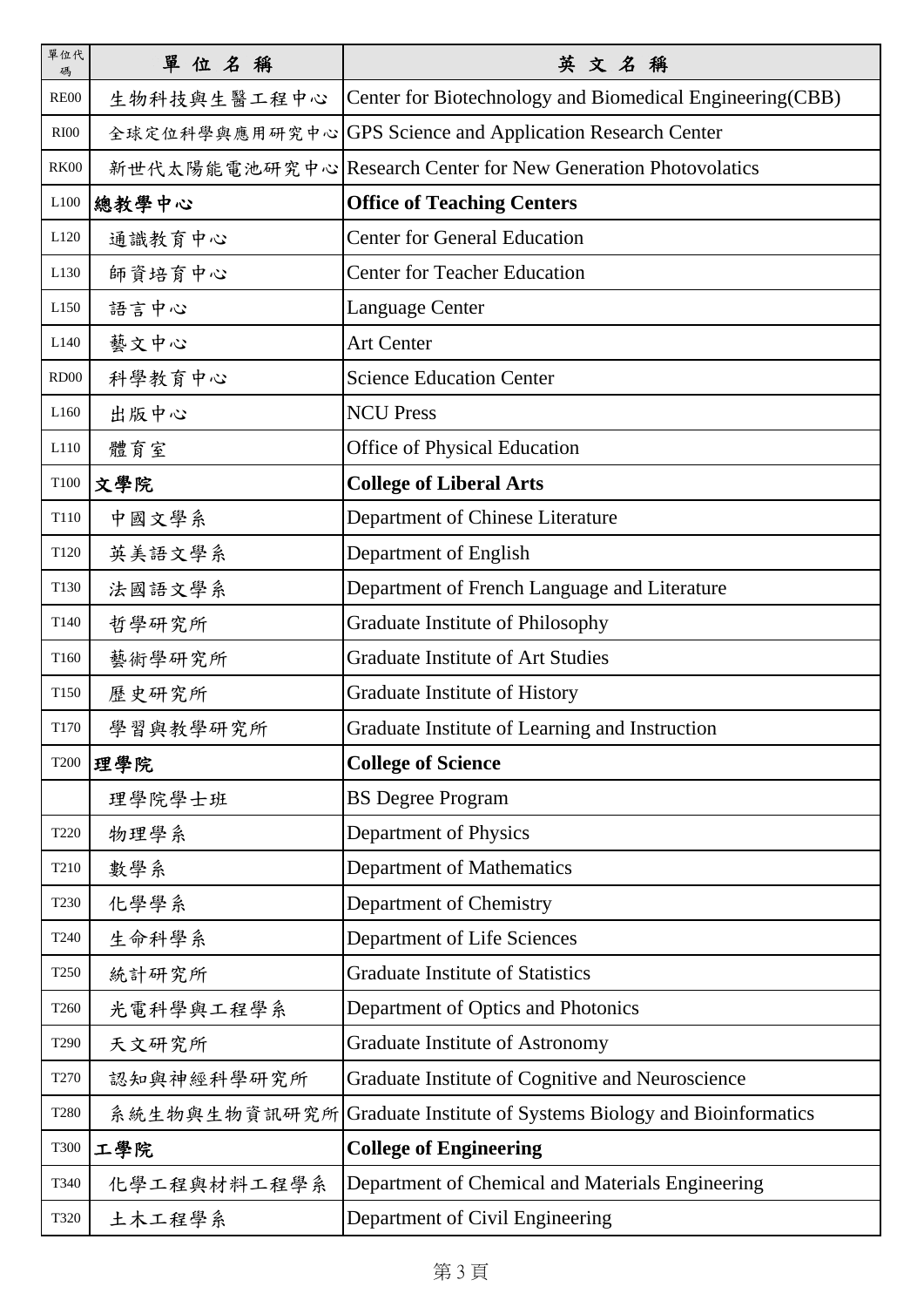| 單位代<br>碼    | 單位名稱                                | 英文名稱                                                                            |
|-------------|-------------------------------------|---------------------------------------------------------------------------------|
| T330        | 機械工程學系                              | Department of Mechanical Engineering                                            |
| T390        | 能源工程研究所                             | Graduate Institute of Energy Engineering                                        |
| T360        | 環境工程研究所                             | Graduate Institute of Environmental Engineering                                 |
| T350        | 營建管理研究所                             | Graduate Institute of Construction Engineering and Management                   |
| T370        | 材料科學與工程研究所                          | Graduate Institute of Materials Science and Engineering                         |
| <b>T380</b> | 生物醫學工程研究所                           | Graduate Institute of Biomedical Engineering                                    |
|             |                                     | 國際永續發展碩士在職專班   International Environment Sustainable Development (IESD) Program |
| T400        | 管理學院                                | <b>College of Management</b>                                                    |
| T410        | 企業管理學系                              | Department of Business Administration                                           |
| T430        | 資訊管理學系                              | Department of Information Management                                            |
| T480        | 財務金融學系                              | Department of Finance                                                           |
| T490        | 會計研究所                               | <b>Graduate Institute of Accounting</b>                                         |
| T440        | 經濟學系                                | Department of Economics                                                         |
| T420        | 產業經濟研究所                             | <b>Graduate Institute of Industrial Economics</b>                               |
| T470        | 人力資源管理研究所                           | Graduate Institute of Human Resource Management                                 |
| T460        | 工業管理研究所                             | Graduate Institute of Industrial Management                                     |
|             | 管理學院高階主管企管碩士班 Executive MBA Program |                                                                                 |
|             |                                     | 英語商業管理碩士學位學程 International MBA Program                                          |
| <b>T500</b> | 資訊電機學院                              | <b>College of Electrical Engineering and Computer Science</b>                   |
| T510        | 電機工程學系                              | Department of Electrical Engineering                                            |
| T520        | 資訊工程學系                              | Department of Computer Science and Information Engineering                      |
| T530        | 通訊工程學系                              | Department of Communication Engineering                                         |
| T540        | 網路學習科技研究所                           | Graduate Institute of Network Learning Technology                               |
| T600        | 地球科學學院                              | <b>College of Earth Sciences</b>                                                |
| T620        | 地球科學學系                              | <b>Department of Earth Sciences</b>                                             |
| T610        | 大气科学学系                              | Department of Atmospheric Sciences                                              |
|             | 地球物理研究所                             | <b>Graduate Institute of Geophysics</b>                                         |
|             | 大氣物理研究所                             | Graduate Institute of Atmospheric Physics                                       |
| T630        | 太空科學研究所                             | Graduate Institute of Space Science                                             |
| T640        | 應用地質研究所                             | <b>Graduate Institute of Applied Geology</b>                                    |
| T650        | 水文與海洋科學研究所                          | Graduate Institute of Hydrological and Oceanic Sciences                         |
| T660        | 地球系統科學國際研究生博士學位學程                   | International Graduate Program for Earth System Science (NCU-Academia Sinica)   |
| T700        | 客家學院                                | <b>College of Hakka Studies</b>                                                 |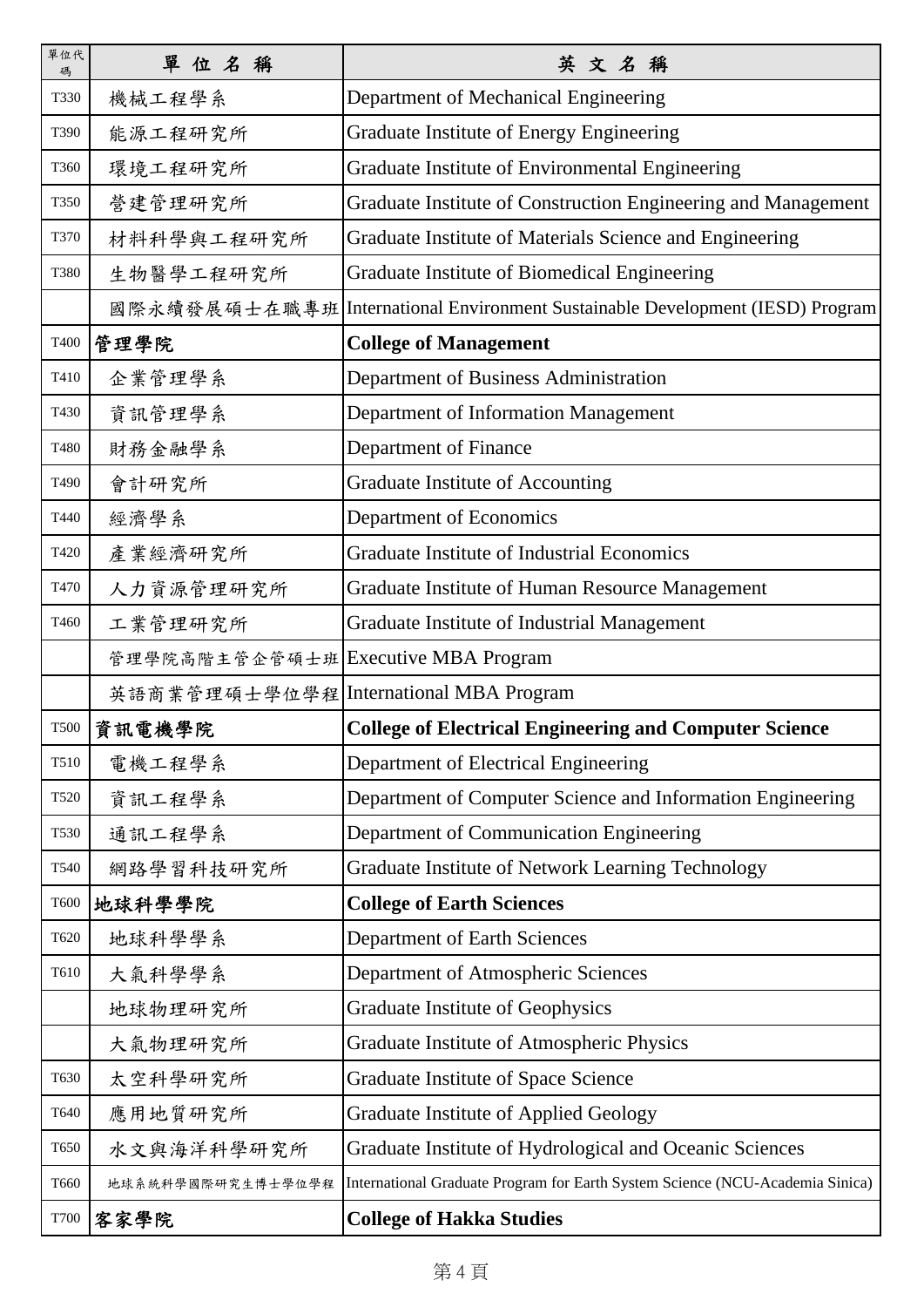| 單位代<br>碼 | 單位名稱       | 英文名稱                                                                  |
|----------|------------|-----------------------------------------------------------------------|
| T710     | 客家社會文化研究所  | Graduate Institute of Hakka Social and Cultural Studies               |
| T720     | 客家語文研究所    | Graduate Institute of Hakka Language and Literature                   |
| T730     | 客家政治經濟研究所  | Graduate Institute of Hakka Political Economy                         |
| T740     | 法律與政府研究所   | Graduate Institute of Law and Government                              |
|          | 客家研究碩士在職專班 | <b>Executive Master Program of Hakka Studies</b>                      |
|          |            | 公共事務與族群研究博士學位學程   Ph. D. Program of Public Affairs and Ethnic Studies |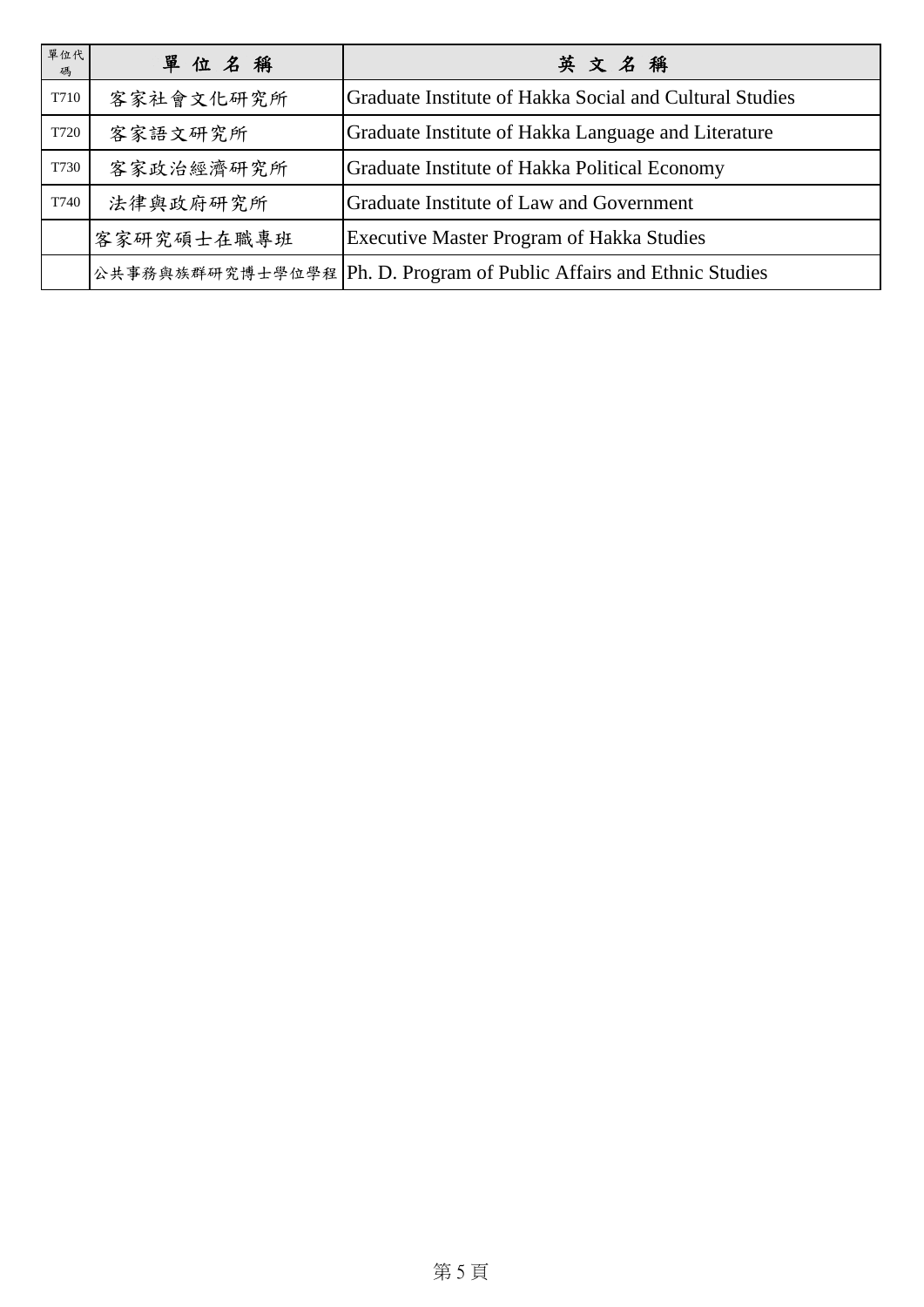| (編制內) 中文職稱 | (編制內) 英文職稱                                                   |
|------------|--------------------------------------------------------------|
| 校長         | President                                                    |
| 副校長        | <b>Executive Vice President</b>                              |
| 教務長        | Vice President for Academic Affairs                          |
| 副教務長       | <b>Associate Vice President for Academic Affairs</b>         |
| 學生事務長      | Vice President for Student Affairs                           |
| 副學生事務長     | <b>Associate Vice President for Student Affairs</b>          |
| 總務長        | <b>Vice President for General Affairs</b>                    |
| 副總務長       | <b>Associate Vice President for General Affairs</b>          |
| 研發長        | Vice President for Research and Development                  |
| 副研發長       | <b>Associate Vice President for Research and Development</b> |
| 國際事務長      | <b>Vice President for International Affairs</b>              |
| 副國際事務長     | <b>Associate Vice President for International Affairs</b>    |
| 主任秘書       | Secretary-General                                            |
| 圖書館館長      | Curator                                                      |
| 院長         | Dean                                                         |
| 副院長        | <b>Associate Dean</b>                                        |
| 系主任        | Chairman                                                     |
| 所長         | Director                                                     |
| 副系主任       | <b>Associate Chairman</b>                                    |
| 中心主任       | Director                                                     |
| 軍訓室主任      | <b>Military Training Director</b>                            |
| 教授         | Professor                                                    |
| 副教授        | <b>Associate Professor</b>                                   |
| 助理教授       | <b>Assistant Professor</b>                                   |
| 講師         | Instructor                                                   |
| 助教         | <b>Teaching Assistant</b>                                    |
| 研究員        | <b>Research Fellow</b>                                       |
| 副研究員       | <b>Associate Research Fellow</b>                             |
| 助理研究員      | <b>Assistant Research Fellow</b>                             |
| 研究助理       | <b>Research Assistant</b>                                    |
| 教授級專業技術人員  | <b>Professor Rank Technical Expert</b>                       |
| 主任         | Director                                                     |
| 秘書         | Secretary                                                    |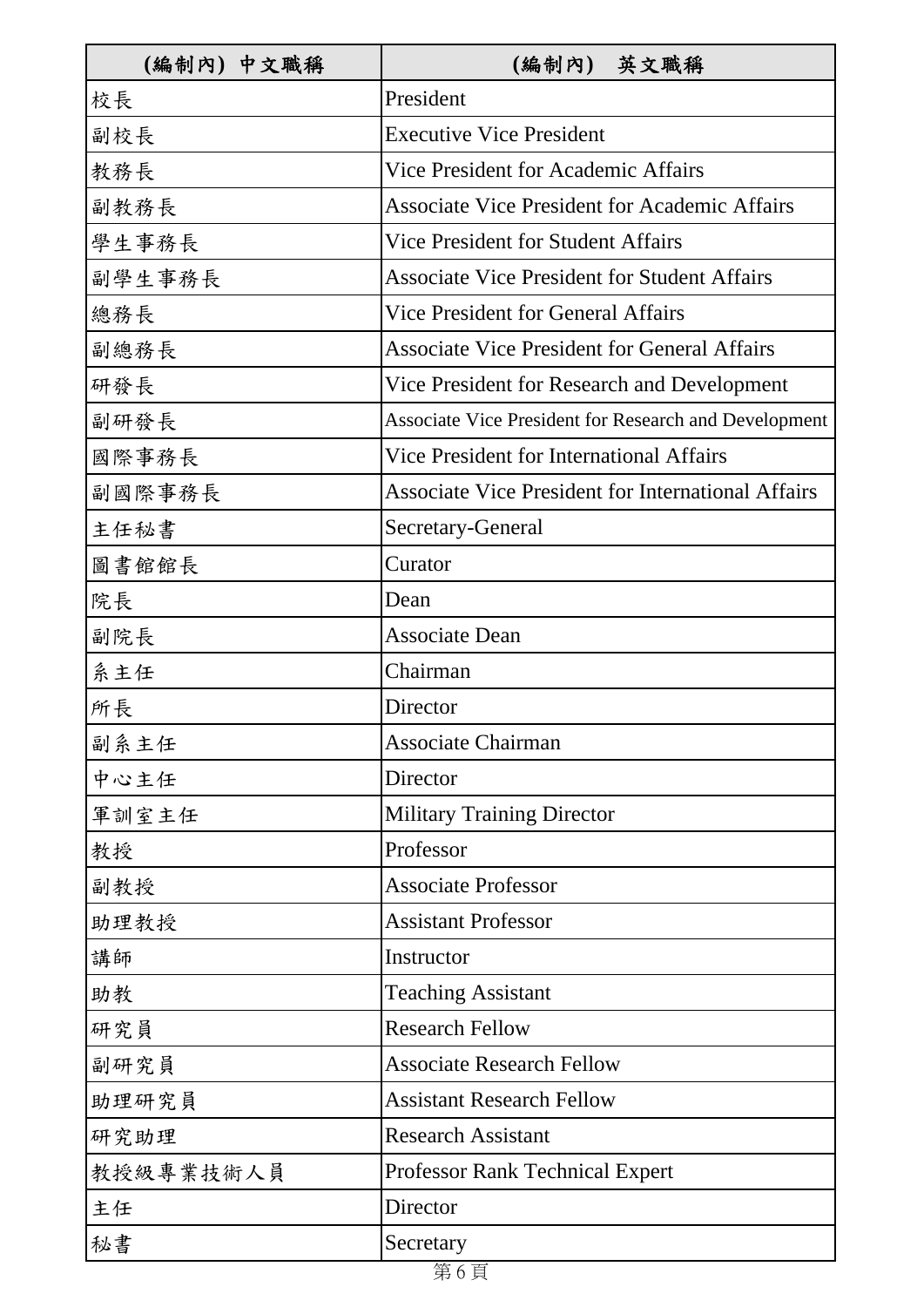| (編制內) 中文職稱 | (編制內) 英文職稱                            |
|------------|---------------------------------------|
| 組長         | <b>Section Chief</b>                  |
| 編審         | <b>Executive Officer</b>              |
| 輔導員        | Counselor                             |
| 專員         | <b>Executive Officer</b>              |
| 組員         | Officer                               |
| 辦事員        | Clerk                                 |
| 書記         | <b>Associate Clerk</b>                |
| 護理師        | <b>Professional Nurse</b>             |
| 護士         | <b>Nurse</b>                          |
| 技正         | <b>Technical Specialist</b>           |
| 技士         | <b>Associate Technical Specialist</b> |
| 技佐         | <b>Junior Technical Specialist</b>    |
| 系統分析設計師    | <b>Systems Designer</b>               |
| 高級系統程式設計師  | <b>Senior Systems Designer</b>        |
| 系統維修工程師    | <b>Systems Engineer</b>               |
| 程式設計師      | <b>Systems Designer</b>               |
| 資料管理師      | <b>Systems Coordinator</b>            |
| 三等航太技術師    | Third-Class Aerospace Technician      |
| 駐警         | <b>Campus Security Guard</b>          |
| 軍訓教官       | <b>Military Training Instructor</b>   |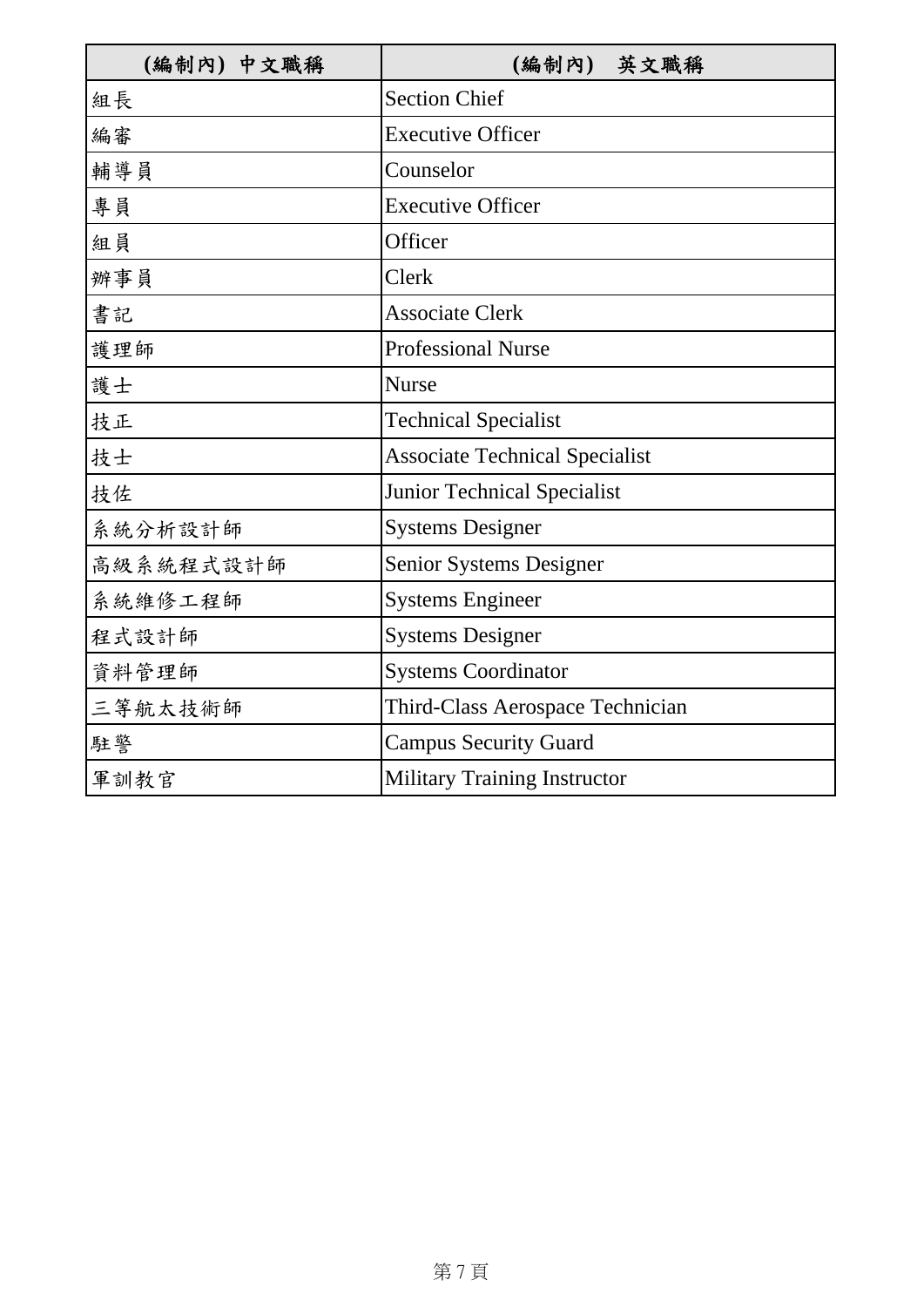| (編制外) 中文職稱  | (編制外) 英文職稱                                       |
|-------------|--------------------------------------------------|
| 專案教授        | <b>Project Professor</b>                         |
| 專案副教授       | <b>Project Associate Professor</b>               |
| 專案助理教授      | <b>Project Assistant Professor</b>               |
| 專案講師        | Project Instructor                               |
| 專案研究員       | <b>Project Research Fellow</b>                   |
| 專案副研究員      | <b>Project Associate Research Fellow</b>         |
| 專案助理研究員     | <b>Project Assistant Research Fellow</b>         |
| 教授級專業技術人員   | <b>Professor Rank Technical Expert</b>           |
| 副教授級專業技術人員  | <b>Associate Professor Rank Technical Expert</b> |
| 助理教授級專業技術人員 | <b>Assistant Professor Rank Technical Expert</b> |
| 助理專員        | <b>Assistant Specialist</b>                      |
| 行政專員        | <b>Administrative Assistant</b>                  |
| 高級專員        | Senior Specialist                                |
| 資深專員        | Senior Commissioner                              |
| 行政秘書        | <b>Administrative Secretary</b>                  |
| 助理技師        | <b>Assistant Technician</b>                      |
| 技師          | <b>Technical Assistant</b>                       |
| 高級技師        | <b>Senior Technical Staff</b>                    |
| 資深技師        | <b>Senior Technical Officer</b>                  |
| 總技師         | <b>Chief Technician</b>                          |
| 研究工程師       | <b>Research Engineer</b>                         |
| 副研究工程師      | <b>Associate Research Engineer</b>               |
| 助理研究工程師     | <b>Assistant Research Engineer</b>               |
| 技術員         | <b>Technical Staff</b>                           |
| 管理師         | Administrator                                    |
| 副管理師        | <b>Associate Administrator</b>                   |
| 助理管理師       | <b>Assistant Administrator</b>                   |
| 管理員         | <b>Administration Assistant</b>                  |
| 諮商輔導老師      | Counselor                                        |
| 宿舍管理員       | <b>Dormitory Conservator</b>                     |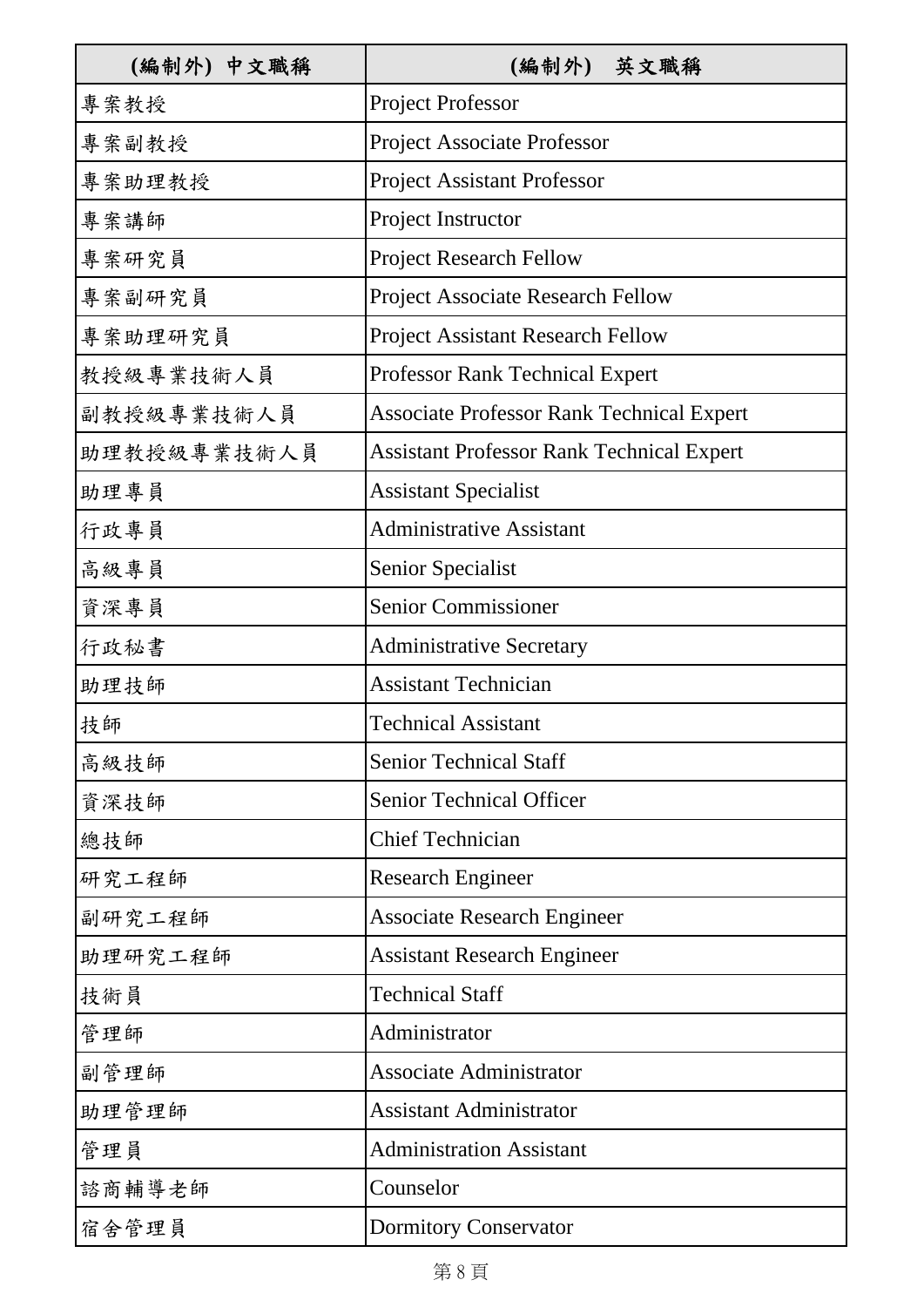| (編制外) 中文職稱 | (編制外) 英文職稱                                |
|------------|-------------------------------------------|
| 國科會講座      | The NSC Lecturer                          |
| 助理研究學者     | The Assistant Research Scholar            |
| 特約博士後研究學者  | The Postdoctoral Research Scholar         |
| 講座教授       | <b>Visiting NSC Fellow</b>                |
| 客座教授       | <b>Visiting Professor</b>                 |
| 客座副教授      | <b>Visiting Associate Professor</b>       |
| 客座助理教授     | <b>Visiting Assistant Professor</b>       |
| 客座專家       | Visiting Expert                           |
| 客座研究員      | <b>Visiting Research Fellow</b>           |
| 客座副研究員     | <b>Visiting Associate Research Fellow</b> |
| 客座助研究員     | <b>Visiting Assistant Research Fellow</b> |
| 博士後研究      | <b>Postdoctoral Research Fellow</b>       |
| 專任助理       | <b>Project Assistant</b>                  |
| 研究助理       | <b>Research Assistant</b>                 |